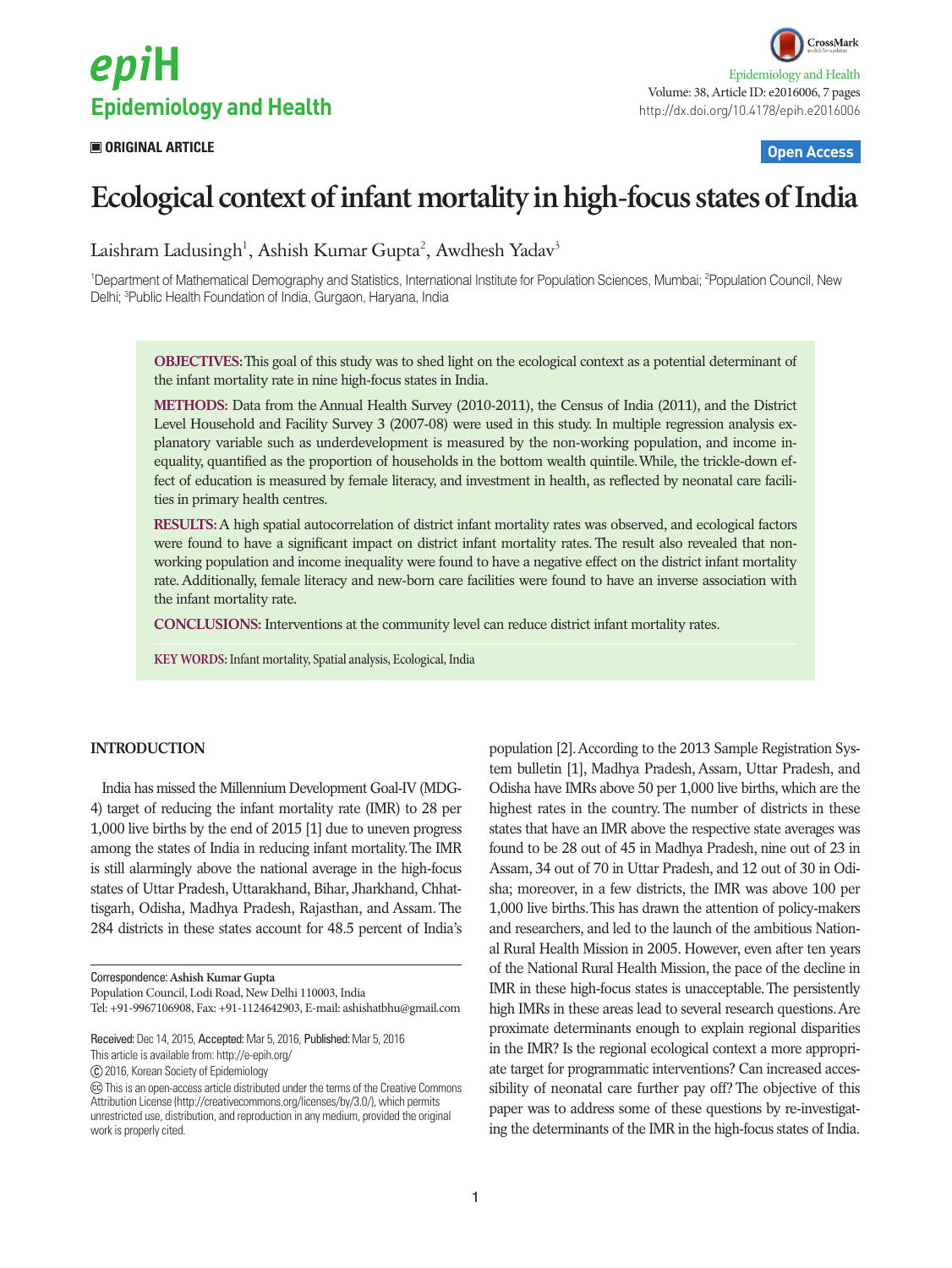### The literature has indicated the importance of socioeconomic status-related factors such as poor living conditions [3]; maternal factors, including age, birth interval, and the experience of child death; birth order; and nutrition [4-6]. Epidemiologists have acknowledged place to be an important determinant of health outcome disparities [7-10], while some have highlighted the importance of geographic factors and underdevelopment in explaining the IMR in the Indian context [11]. Kumar et al. [12] have shown the importance of health programme initiatives in curtailing under-five mortality in the aforementioned states. However, no previous studies have considered the ecological context in determining IMR, which may be the an underappreciated factor in public health.

The present paper seeks to fill this gap in the research by considering the ecological context as a potential determinant of IMR, which makes sense because public health interventions target communities, not individuals. This approach is inconsistent with recent trends in public health that are concerned with improving health conditions and life expectancy in regions with excessively high rates of mortality [13,14]. Keeping in mind that public health interventions must target a few main direct and indirect ecological factors determining infant mortality on the aggregate level, the accessibility of neonatal care facilities was considered in our analysis. Kumar et al. [12] likewise emphasised the close association between accessibility of the health system and infant survival, as has been argued elsewhere by Farmer et al. [15] and Politzer et al. [16]. Keeping this in mind, an attempt was made to quantify the accessibility of neonatal care facilities in the community by evaluating the proportion of public health centers (PHCs) in the district with neonatal care facilities. In the assessment of ecological or macro-level determinants of infant mortality on the aggregate level, many scholars have proposed that underdevelopment has a negative effect on health and other social outcomes [17,18]. Testing Wilkinson's relative income hypothesis [19], Kawachi & Kennedy [20] have argued that the greater the income gap between the rich and poor, the poorer are the health outcomes. Following their findings, the proportion of households in the bottom wealth quintile at the district level was considered to reflect material inequality instead of district-level household income. The female literacy rate has a trickle-down effect on infant mortality because it has a catalytic influence on healthcare utilization, and the district-level female literacy rate was therefore included in our analysis. Moreover, the proportion of the non-working population at the district level was included as a measure of underdevelopment. The objective of this study was to alert public health and policy planners to the importance of ecological determinants of IMR at the district level. Such an objective cannot be attained by analysing maternal factors alone.

#### **MATERIALS AND METHODS**

#### Data

This study drew upon data from three main sources of demographic and health indicators at the district level: District Level Household and Facility Surveys (DLHS; 2007-08) [21], the Annual Health Survey (AHS; 2010-2011) [22], and the Census of India (2011) [2]. The AHS is the only survey specifically designed to provide mortality and fertility indicators at the district level for the nine high-focus states. The AHS was conducted during 2010-2011 and the details of the survey design and instruments used in AHS are available [22]. The DLHS-3 (International Institute for Population Sciences 2012) covered all districts in India as of 2007 and collected data on maternal and child health and the services provided by public health facilities on the district level. The district level health facility information used in the study was obtained from the DLHS-3. The AHS employed similar methods and instruments of data collection. The Census of India (2011) provided data on the population, including the working and non-working population, by age, sex, and place of residence at the district level [2].

The study was based on aggregate data available in the public domain; therefore, no ethical issues were involved.

#### Outcome measures

The outcome variable analysed in this study was the districtlevel IMR, which is the number of infant deaths in a year per 1,000 live births in the same year. The source of the IMR for the 284 districts of the nine high-focus states was the AHS conducted during 2010-2011 [22].

#### Explanatory variables

The importance of income and wealth in explaining health outcomes, and particularly infant mortality, was acknowledged in the seminal work of Preston [23] and Filmer & Pritchett [24]. In order to confirm this proposal, the proportion of households in the districts in the lowest wealth quintile was considered as a potential explanatory variable, and this information was available in the report of the AHS [22]. The wealth quintile was determined based on the possession of assets and durable goods in households. Identifying districts with a large concentration of households in the lowest wealth quintile may facilitate intensive mass media and awareness campaigns to promote best practices under the prevailing conditions. The proportion of the unemployed among the population 15 to 59 years of age in these districts was considered in order to assess the effect of interventions such as the Mahatma Gandhi National Rural Employment Guarantee Act (MGNAREGA) [25]. This value was estimated using data from the Census of India [2]. Poverty no doubt has a detrimental effect on child survival, particularly in the first year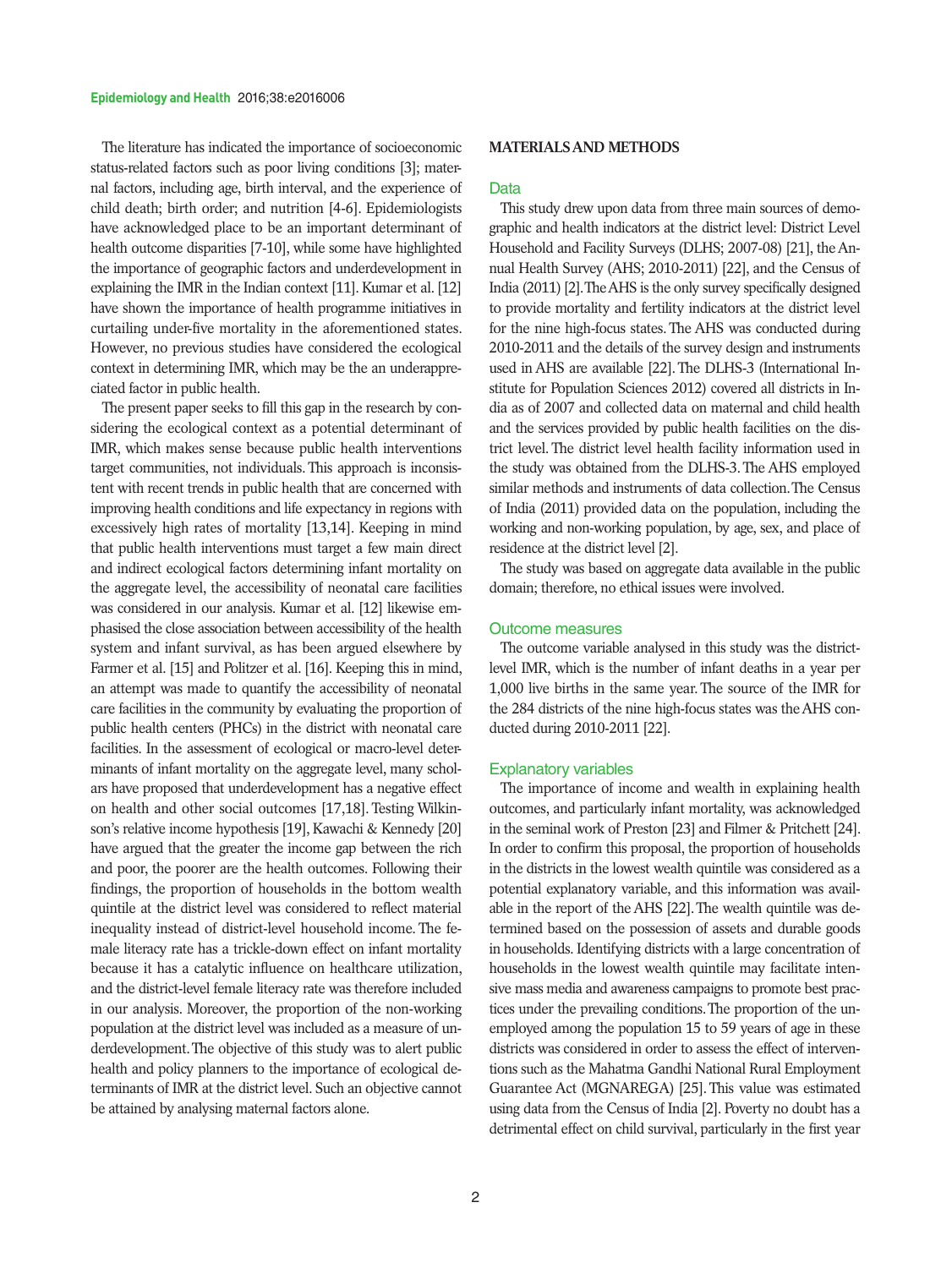of life. Lower poverty rates indicate an improved ability to support the younger generation. Thus, the proportion of the unemployed among the population aged 15 to 59 provided empirical evidence regarding the benefit of employment-generation policies in reducing the IMR. The benefit of community educational attainment, particularly among females, is reflected in changes in household behaviour and practices in maternal and child health care [10]. Ladusingh & Singh [10] have highlighted the effectiveness of the educational attainment of household heads in averting infant mortality in northeast India. Following this line of reasoning, the female literacy rate at the district level 2 was one of the explanatory variables included in this study. The demand for paediatric healthcare is as important as the supply, and the level of community education plays an important role in enhancing the uptake of child immunization and the adoption of best healthcare practices. Strengthening adult literacy through the centrally sponsored Saakshar Bharat Programme may be a cost-effective intervention for preventing infant deaths in the under-developed high-focus states. Few studies have considered health facility adequacy as a potential determinant of infant mortality [12]. In our analysis, the accessibility of community health facilities was treated as an important mediating factor for maternal and child healthcare utilization. Considering the importance of accessibility to neonatal care in saving infants from premature death, the proportion of PHCs in the districts providing neonatal care was considered as an explanatory factor. The PHCs are currently being upgraded according to the Indian Public Health Standard in order to meet the healthcare needs of the people. theast India. Following this<br>cy rate at the district level<br>is included in this study. The *ste ut une unstriet te* 

The explanatory variables discussed above are also to a great  $\frac{1}{2}$ extent the factors responsible for the spatial autocorrelation of the incidence of infant mortality in the nine high-focus states in RESULTS India, as these states share common features regarding healthcare beliefs and practices, as well as accessibility of health facili-<br>Descri ties, unemployment, and literacy levels.

#### Statistical analysis

Descriptive statistics and diagrammatic representations were used to describe outcomes and assess the explanatory variables. Multiple linear regression analysis was used to assess the significance of relationships between the district-level IMR and eco-

**Table 1.** Descriptive statistics of the IMR and its explanatory variables

logical covariates.

The nine high-focus states considered in this paper have similar sociodemographic and healthcare utilization patterns and are contiguous. Moran's spatial autocorrelation, denoted by I, was used to assess the similarity of the incidence of infant mortality in neighbouring states. The elements  $w_{ij}$  of *W*, the weight matrix, denote binary connectivity, with a value of 1 if a district *j* is adjacent to district *i* and is 0 otherwise. Moran's I statistic is computed as **Ecological Context of Infant Mortality**

$$
I = \frac{n}{S_0} \frac{\sum_{i} \sum_{j} w_{ij} (x_i - \overline{x})(x_j - \overline{x})}{\sum_{i} (x_i - \overline{x})^2}
$$

ation plays an important role where  $\bar{x}$  is the mean of the *x* variable,  $w_{ij}$  are the elements of Strengthening adult literacy ght matrix:  $S_0 = \sum_i \sum_j w_{ij}$ <br>Saakshar Bharat Programme where *x* is the mean of the *x* variable,  $w_{ij}$  are the elements of  $S_0$  the weight matrix, and is the sum of the elements of the weight

states. Few studies have con-<br>I suggest a spatial clustering of similar values. Negative values ysis, the accessibility of com-<br>This metric is very helpful in identifying areas where values of the entitization. Considering Values near 0 indicate a random spatial pattern [26]. The value of I varies from -1 to +1. Positive values of Moran's suggest that high values are found in the vicinity of low values. the variable are both extreme and geographically homogeneous.

The Model best provided a tool is measuring the en-<br>trion of PHCs in the districts tent of the autocorrelation among the neighbourhood sections of a society. Anselin et al. [27] described this as spatial lag of the The Moran scatter plants and the extent of the autocorrelation among the autocorrelation among the autocorrelation among the autocorrelation and the autocorrelation among the autocorrelation among the autocorrelation among order to meet the healthcare horizontal axis. Spatial lag refers to the values of neighbouring The Moran scatter plot provides a tool for measuring the exvariable on the vertical axis with the original variable on the locations.

#### $\mathcal{L}$ variable on the original variable on the  $\mathcal{L}$ **RESULTS**  $\alpha$  variable on the vertical axis with the original variable on the horizontal lag refers  $\alpha$

Descriptive statistics regarding the IMR, the percentage of the female literacy rate, the percentage of households in the mmatic representations were natal care facilities for all nine of the high-focus states are shown was used to assess the signif-<br>inter- and intra-state variation in the IMR. The high-focus states non-workers among population members 15 to 59 years of age, bottom wealth quintile, and the percentage of PHCs with neoin Table 1. The high coefficient of variation  $(23.1\%)$  reflects high were at a disadvantage in terms of access to livelihood, with

| Variables                                           | No. of districts | Mean | Min  | <b>Max</b> | <b>CV</b> |
|-----------------------------------------------------|------------------|------|------|------------|-----------|
| <b>IMR</b>                                          | 284              | 60.6 | 19.0 | 103.0      | 23.7      |
| Percent of non-working population                   | 284              | 60.5 | 42.8 | 73.7       | 11.3      |
| Female literacy rate                                | 284              | 61.9 | 36.9 | 84.9       | 15.6      |
| Percent of households in the bottom wealth quintile | 284              | 21.3 | 1.0  | 63.5       | 52.1      |
| Percent of PHCs with neonatal care facilities       | 284              | 77.6 | 53.7 | 88.9       | 13.9      |

-<br>IMR, infant mortality rate; Min, minimum; Max, maximum; CV, coefficient of variation; PHC, public health center.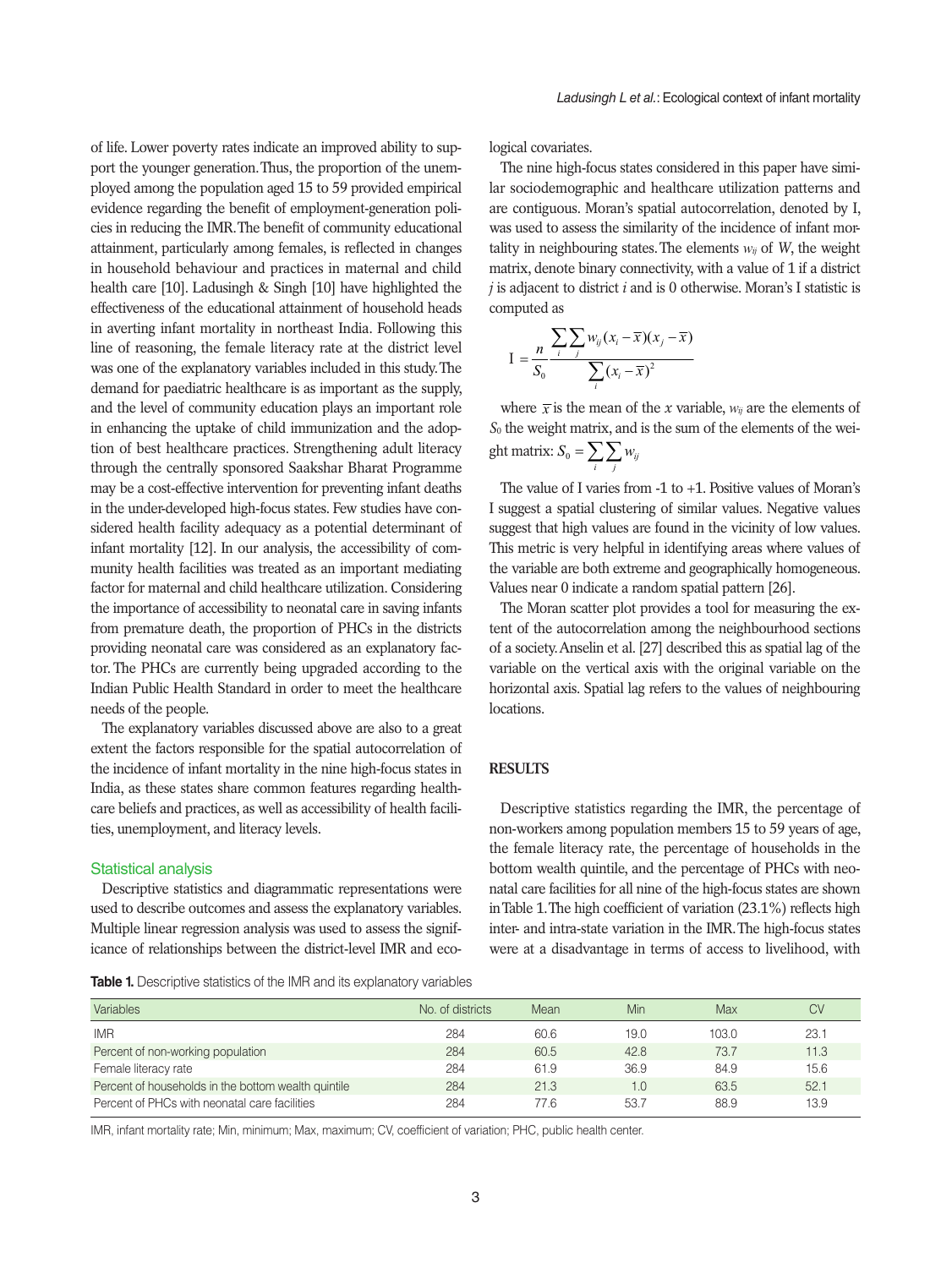60.5% of the population in the prime age group of 15 to 59 years not working, a female literacy rate of only 61.9%, widespread poverty with 21.3% of households in the bottom wealth quintile, and 77.6% of the PHCs with neonatal care facilities. It is evident that to reduce IMR, the nine high-focus states should aim to increase employment, improve female literacy, and increase the accessibility of neonatal care.

Figure 1 comprises the box plots of IMR of the nine states. The median IMR for Uttar Pradesh was 70, meaning that the IMR of 35 districts was above 70; moreover, wide intra-state variability was found, with the IMR ranging from 36 to 103 per 1,000 live births. The median IMR of Madhya Pradesh, with 45 districts, was 68 per 1,000 live births, but the intra-state variation was much larger than that of Uttar Pradesh, ranging from 45 to 80



**Figure 1.** Range and quartile for infant mortality rate (IMR) for highfocus status of India (2010-2011).

per 1,000 live births. The IMRs in Assam, Odisha, and Rajasthan, with 23, 30, and 32 districts, respectively, were very close, with median values of 58, 58, and 60 per 1,000 live births, respectively. The median IMR for Bihar and Chhattisgarh was similar at 55, although the intra-state variation was higher in Bihar than in Chhattisgarh. The median IMR for Jharkhand was 42, the second lowest among the nine states after the median IMR of 37 for Uttarakhand. The intra-state variation of the IMR was higher in Jharkhand than in Uttarakhand. The wide inter- and intrastate variation of the IMR in the nine high-focus states in India further underscores the urgency of interventions targeting ecological factors bearing on aggregate district-level infant mortality.

#### Moran's I plot

A quintile plot (Figure 2A) depicts the location of high-high and low-low patterns of infant mortality. The high-high patterns of the IMR, indicating hot spots, are in districts of the central region (Madhya Pradesh, Uttar Pradesh, and Rajasthan).A scatter plot (Figure 2B) shows the value of the original variable (IMR) on the horizontal axis and the spatial lag-square of the variable on the vertical axis. Both variables are standardized, and the graph is divided into four quadrants; high-high (upper right) and low-low (lower left) indicating positive spatial autocorrelation (being surrounded by locations with similar values). The upper right quadrant shows associations among high values while the lower left quadrant shows associations among low values. Contrastingly, high-low (lower right) and low-high (upper left) correspond to negative spatial autocorrelations.

It was observed that the global Moran's I statistic of spatial autocorrelation in the IMR between neighbouring areas was 0.4447 (999 permutations;  $p < 0.001$ ), clearly suggesting the presence of a significant spatial correlation among the 284 dis-



**Figure 2.** (A) Quintile map for infant mortality rate (IMR) for 2010-2011. (B) Moran's I scatter plot for IMR for 2010-2011.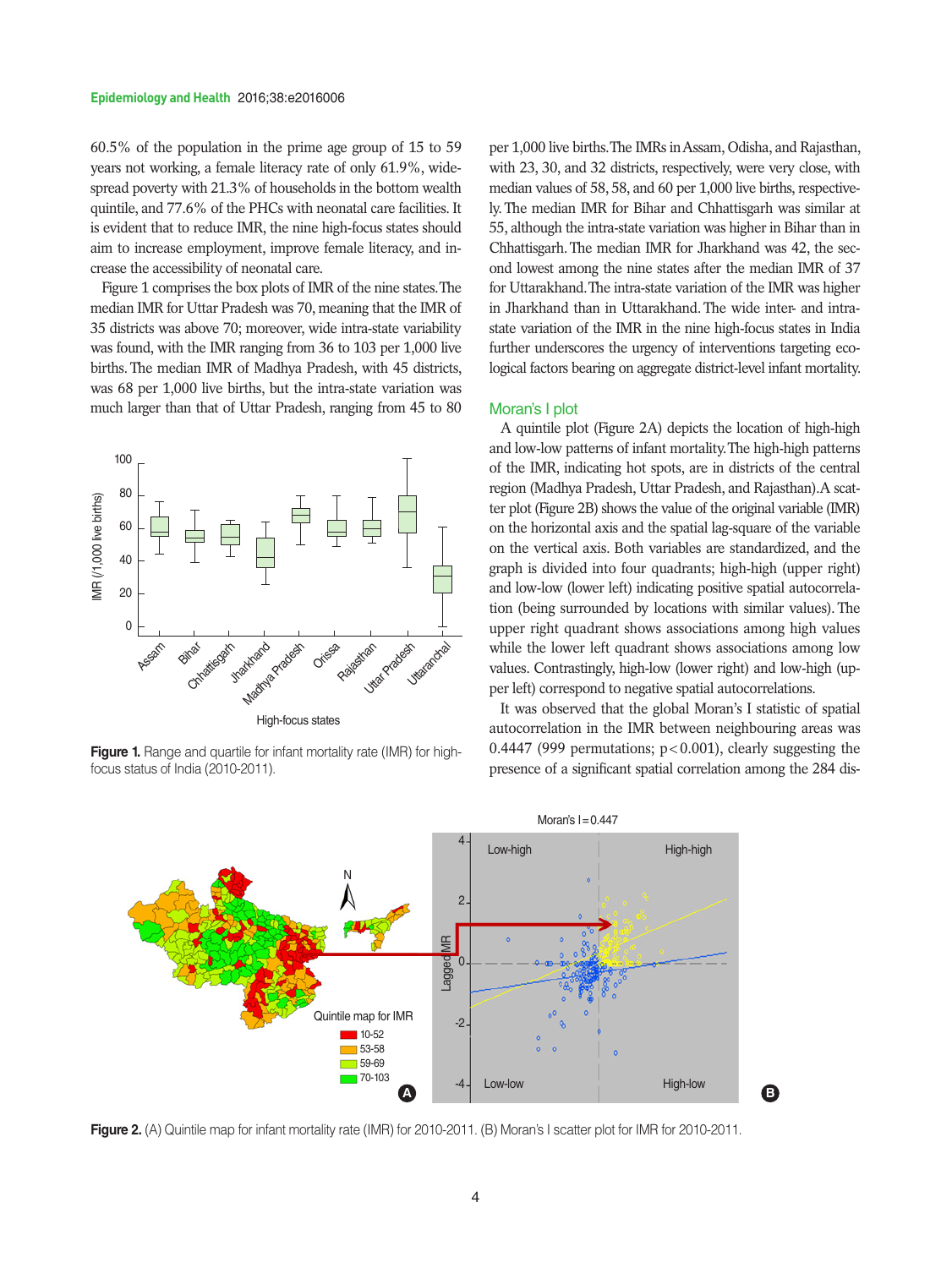|            | <b>Table 2.</b> Unadjusted and adjusted coefficients and SE for the ordinary least squares regression analysis of the effect of ecological factors |  |  |
|------------|----------------------------------------------------------------------------------------------------------------------------------------------------|--|--|
| on the IMR |                                                                                                                                                    |  |  |

| Variable                                            | Unadjusted  |           | Adjusted    |           |
|-----------------------------------------------------|-------------|-----------|-------------|-----------|
|                                                     | Coefficient | <b>SE</b> | Coefficient | <b>SE</b> |
| Intercept                                           |             |           | 72 725**    | 12.204    |
| Percent of non-working population                   | 0.190       | 0.1214    | $0.287*$    | 0.118     |
| Female literacy rate                                | $-0.495**$  | 0.0810    | $-0.365**$  | 0.089     |
| Percent of households in the bottom wealth quintile | $0.365**$   | 0.0716    | $0.259**$   | 0.079     |
| Percent of PHCs with neonatal care facilities       | $-0.222**$  | 0.0757    | $-0.161*$   | 0.072     |
| No. of observations                                 | 284         |           |             |           |

SE, standard error; IMR, infant mortality rate; PHC, public health center.  $*p$  < 0.05,  $*p$  < 0.01.

#### tricts of the high focus states.

The unadjusted and adjusted coefficients and standard errors associated with the ecological factors affecting IMR are shown in Table 2. The percentage of non-workers among persons 15 to 59 years of age had a positive significant effect in explaining variation in IMR  $(p<0.05)$ .

Both the unadjusted and adjusted effect of female literacy rates at the district level on IMR were significant at  $p < 0.01$ , with higher female literacy corresponding to lower IMRs. Poverty and income inequality across districts were also considered key factors contributing not only to high IMRs, but also to wide inter and intra-state variation in the IMR. This was confirmed by the positive effect of the percentage of households in the bottom wealth quintile at the district level when other ecological factors are adjusted for. The adjusted effect of the aggregate bottom wealth quintile on IMR was significant  $(p<0.01)$ . It was found that, after adjusting for other ecological factors, the presence of more neonatal care facilities in PHCs was associated with lower district IMRs  $(p<0.01)$ . This confirms the need for strengthening PHCs, which are the maternal and paediatric healthcare providers within the community. The significance of the intercept term at  $p < 0.01$  indicates that in the nine high-focus states, considerable variation in infant mortality was present even after controlling for these ecological factors, as these factors accounted for 25.8% of the variation in the IMR. Interventions at the individual and community levels are important for the expeditious reduction of the IMR.

The plot of the observed IMR against the fitted IMR, shown in Figure 3, confirms the assumption of conformity with normality.

#### **DISCUSSION**

Ecological analyses are important for policy interventions at the regional level, as such analyses explain regional variation more insightfully than explanations focused on individual, ma-



**Figure 3.** Plot of observed against the fitted infant mortality rate (IMR) (2010-2011).

ternal, or household-level factors. This paper assessed the significance of ecological factors in explaining regional variation in the IMR. These factors are amendable to favourable changes through public health and community interventions. We suggest that our analysis provides a convincing explanation of some of the reasons behind high IMRs and the presence of wide interand intra-state variation in the nine high-focus states in India.

Underdevelopment is a factor responsible for high IMRs in the high-focus states in India. This was reflected in the significant positive effect of the proportion of the non-working population 15 to 59 years of age, which is considered as a proxy measure of underdevelopment. This finding agrees with that of Preston [23], who postulated a strong positive correlation between life expectancy and per capita national income. The positive significant effect of the non-working population at the aggregate level indicates that the high-profile MGNAREGA initiative has yet to employ a sizeable proportion of the working-age population. One of the reasons that female literacy is of prime importance is that it leads to healthier children due to its association with empowerment and emancipation [28]. Female literacy is crucial as the catalyst for the dissemination of good practices in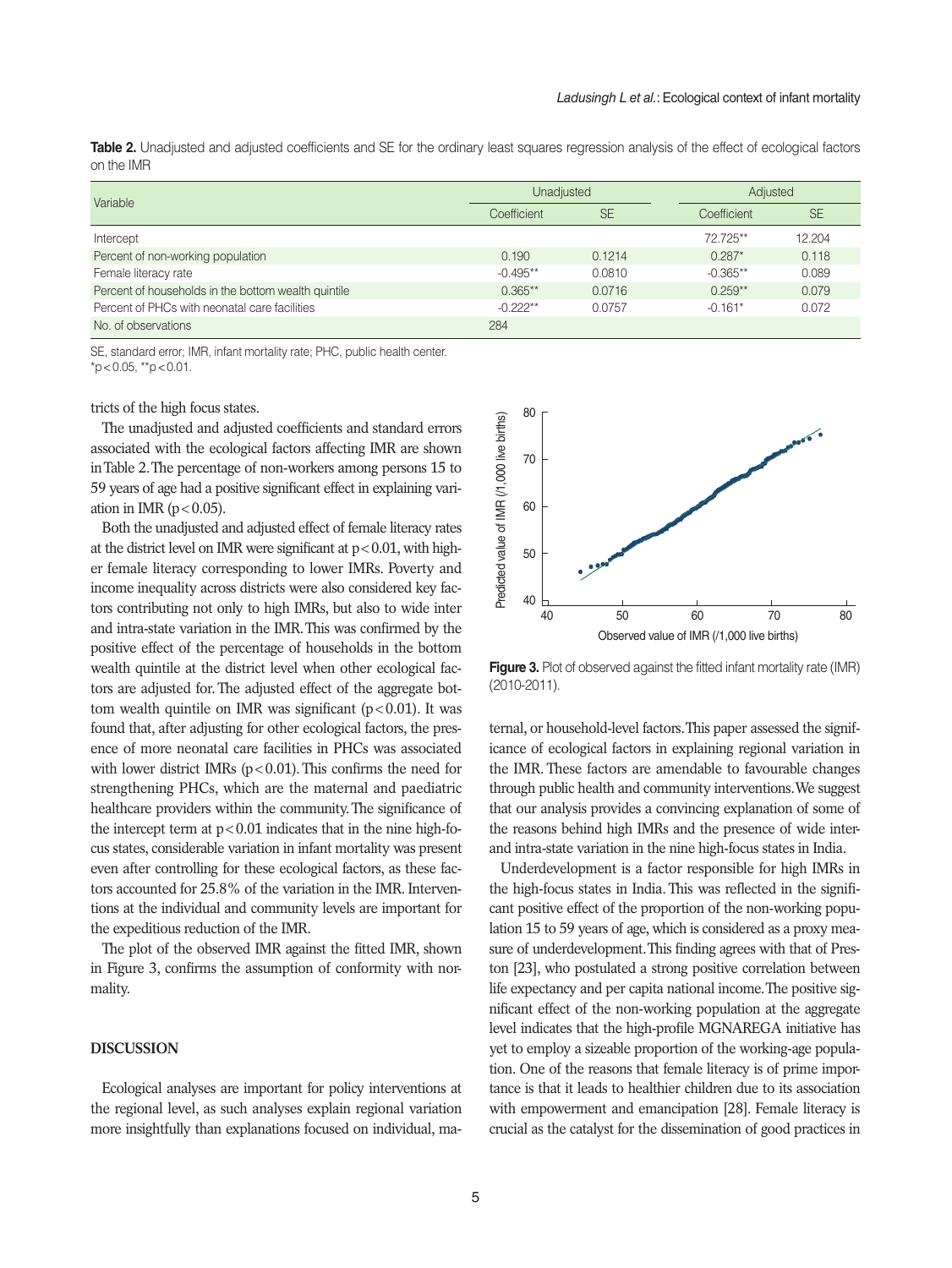#### **Epidemiology and Health** 2016;38:e2016006

child care, including healthcare utilization. The significant inverse association found between the aggregate female literacy rate and district IMR underscores the importance of improving female literacy through adult literacy programmes. The significance of district-level female literacy in reducing aggregate infant mortality is also a reflection of the sociocultural practices of females in Indian society, and this fact has been ignored by demographers, social statisticians, and population geographers [10]. Income inequality has a negative effect on health outcomes, and it has been overlooked in analysing regional variation in the IMR in India [20]. Wealth quintiles, constructed by assets owned by households, is a close approximation to income [24]. The use of the percentage of households in the bottom wealth quintile on the district IMR allowed Wilkinson's hypothesis to be tested. The finding that higher proportions of households in the bottom wealth quintile were associated with higher IMRs confirmed this hypothesis, in agreement with the similar results of Wilkinson [29,30] and Filmer & Pritchett [24]. Interventions to increase employment can pave the way for reducing income inequality and thereby reducing the IMR. Additionally, for reducing the IMR and meeting the goals of MDG-4, the availability of neonatal care facilities at PHCs is crucial. The inverse association between the proportion of PHCs in districts with neonatal care facilities and district IMRs underscores the necessity of strengthening and increasing accessibility to PHC facilities with neonatal care.

The major limitation of the study is that factors pertaining to sociocultural barriers associated with husbands and mothers-inlaw could not be integrated. This limitation could be addressed by carrying out a complementary qualitative study. The main strength of this study is its implications for assessing the feasibility of cost-effective community level interventions, including adult literacy campaigns and upgrading health facilities.

In conclusion, achieving the MDG-4 goals in the nine highfocus states in India may be a realistic target if concerted interventions are made to minimize barriers at the district level. The findings of this study help in theorizing the link between district IMR and its ecological determinants.

#### **CONFLICT OF INTEREST**

The authors have no conflicts of interest to declare for this study.

#### **ORCID**

Laishram Ladusingh *http://orcid.org/0000-0003-2720-2203* Ashish Kumar Gupta *http://orcid.org/0000-0001-9697-2784* Awdhesh Yadav *http://orcid.org/0000-0002-4306-2629*

#### **REFERENCES**

- 1. Office of the Registrar General, India. SRS bulletin sample registration system [cited 2016 Mar 21]. Available from: http://censusindia. gov.in/vital\_statistics/SRS\_Bulletins/SRS%20Bulletin%20-Sepetember%202014.pdf.
- 2. Office of the Registrar General and Census Commissioner, India. Census of India 2011: provisional population totals. Series 1; 2011 [cited 2016 Mar 21]. Available from: http://pib.nic.in/prs/2011/latest31mar. pdf.
- 3. Manda SO. Birth intervals, breastfeeding and determinants of childhood mortality in Malawi. Soc Sci Med 1999;48:301-312.
- 4. Mosley WH, Chen LC. An analytical framework for the study of child survival in developing countries. Popul Dev Rev 1984;10:25- 45.
- 5. Cleland JG, Van Ginneken JK. Maternal education and child survival in developing countries: the search for pathways of influence. Soc Sci Med 1988;27:1357-1368.
- 6. Das Gupta M. Death clustering, mothers' education and the determinants of child mortality in rural Punjab, India. Popul Stud 1990;44: 489-505.
- 7. Kishor S. "May god give sons to all": gender and child mortality in India. Am Sociol Rev 1993;58:247-265.
- 8. Kravdal Ø. Child mortality in India: the community-level effect of education. Popul Stud (Camb) 2004;58:177-192.
- 9. Deborah Balk D, Pullum T, Storeygard A, Greenwell F, Neuman M. A spatial analysis of childhood mortality in West Africa. Popul Space Place 2004;10:175-216.
- 10. Ladusingh L, Singh CH. Place, community education, gender and child mortality in North-east India. Popul Space Place 2006;12:65- 76.
- 11. Singh A, Pathak PK, Chauhan RK, Pan W. Infant and child mortality in India in the last two decades: a geospatial analysis. PLoS One 2011; 6:e26856.
- 12. Kumar C, Singh PK, Rai RK. Under-five mortality in high focus states in India: a district level geospatial analysis. PLoS One 2012;7:e37515.
- 13. Feinstein JS. The relationship between socioeconomic status and health: a review of the literature. Milbank Q 1993;71:279-322.
- 14. James WL, Cossman JS. Does regional variation affect ecological mortality research? An examination of mortality, income inequality and health infrastructure in the Mississippi Delta. Popul Res Policy Rev 2006;25:175-195.
- 15. Farmer FL, Stokes CS, Fiser RH, Papini DP. Poverty, primary care and age-specific mortality. J Rural Health 1991;7:153-169.
- 16. Politzer RM, Harris DL, Gaston MH, Mullan F. Primary care physician supply and the medically underserved. A status report and recommendations. JAMA 1991;266:104-109.
- 17. Deaton A. Health, inequality, and economic development. J Econ Lit 2003;41:113-158.
- 18. Drèze J. SenA. India, economic development and social opportunity. Delhi: Oxford University Press; 1995, 127-130.
- 19. Wilkinson RG. Socioeconomic determinants of health. Health inequalities: relative or absolute material standards? BMJ 1997;314:591-595.
- 20. Kawachi I, Kennedy BP. Income inequality and health: pathways and mechanisms. Health Serv Res 1999;34:215-227.
- 21. International Institute for Population Sciences. District level household and facility survey 200708; 2010 [cited 2016 Mar 21]. Available from: http://rchiips.org/pdf/india\_report\_dlhs-3.pdf.
- 22. Ministry of Home Affairs, Government of India. Annual health survey; 2011 [cited 2014 Oct 2]. Available from: http://censusindia.gov. in/2011-common/AHSurvey.html.